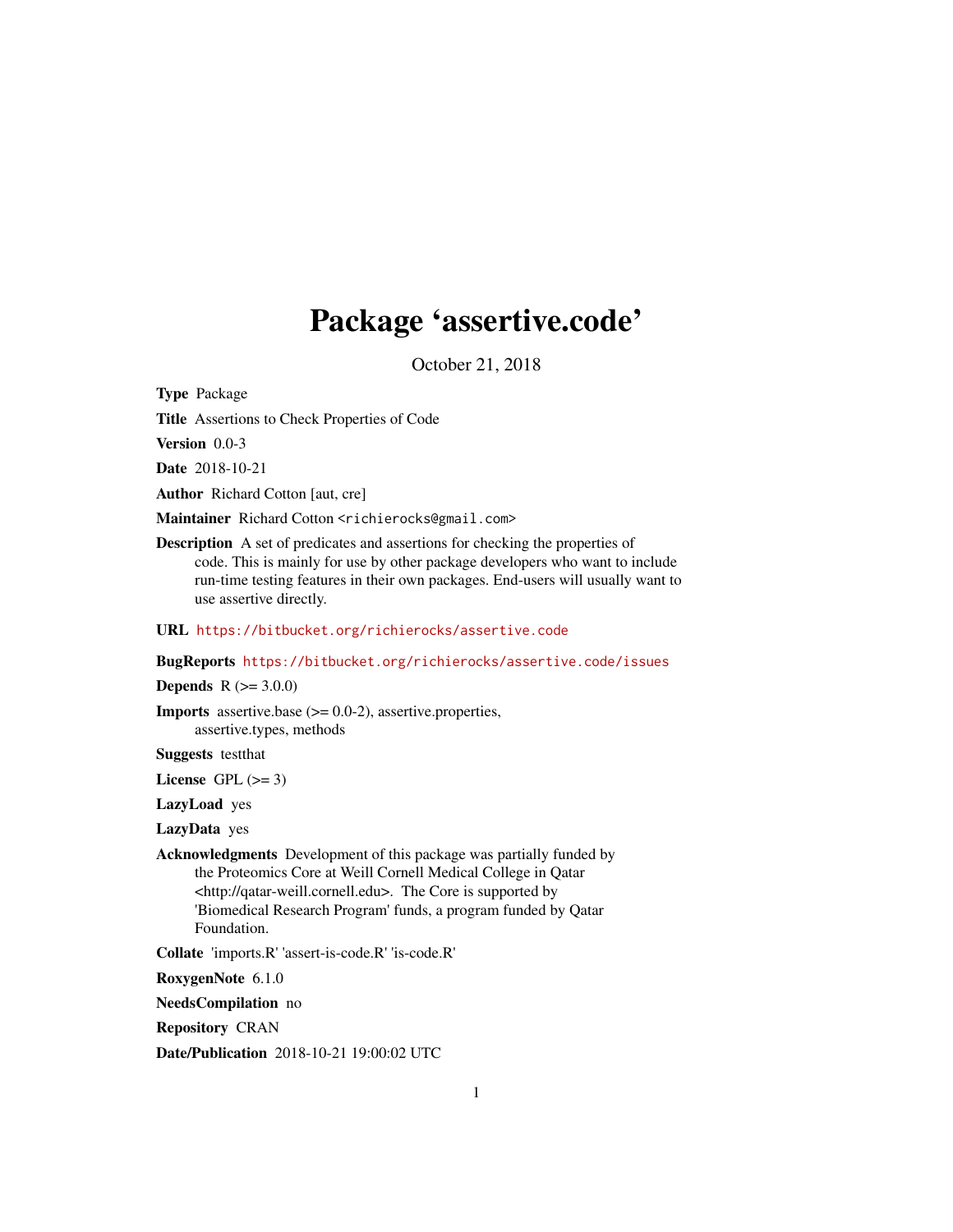# <span id="page-1-0"></span>R topics documented:

| Index |  |
|-------|--|

assert\_all\_are\_existing

*Does the variable exist?*

#### Description

Checks to see if the input variables exist.

#### Usage

```
assert_all_are_existing(x, envir = parent.frame(), inherits = TRUE,
 severity = getOption("assertive.severity", "stop"))
```

```
assert_any_are_existing(x, envir = parent.frame(), inherits = TRUE,
 severity = getOption("assertive.severity", "stop"))
```

```
is_existing(x, envir = parent.frame(), inherits = TRUE,
  xname = get_name_in_parent(x))
```
#### Arguments

| x        | Input to check.                                                                                            |
|----------|------------------------------------------------------------------------------------------------------------|
| envir    | Passed to exists.                                                                                          |
| inherits | Passed to exists.                                                                                          |
| severity | How severe should the consequences of the assertion be? Either "stop", "warning",<br>"message", or "none". |
| .xname   | Not intended to be used directly.                                                                          |

# Value

is\_existing is a vectorized wrapper to exists, providing more information on failure (and with a simplified interface). The assert\_\* functions return nothing but throw an error if is\_existing returns FALSE.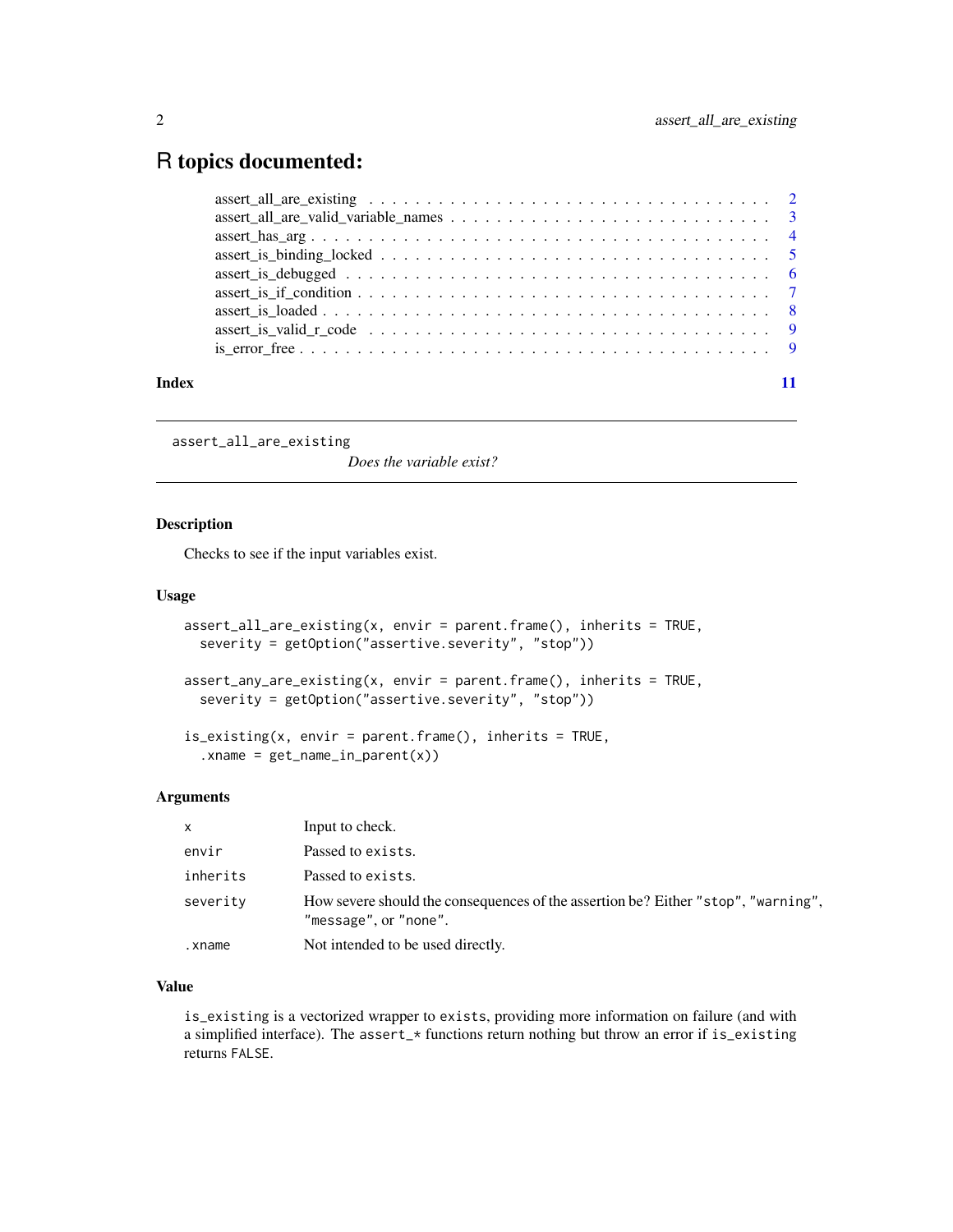<span id="page-2-0"></span>assert\_all\_are\_valid\_variable\_names 3

# See Also

[exists](#page-0-0).

# Examples

```
e < - new.env()
e$x <- 1
e$y <- 2
assert_all_are_existing(c("x", "y"), envir = e)
#These examples should fail.
assertive.base::dont_stop(assert_all_are_existing(c("x", "z"), envir = e))
```
assert\_all\_are\_valid\_variable\_names *Is the string a valid variable name?*

# Description

Checks strings to see if they are valid variable names.

#### Usage

```
assert_all_are_valid_variable_names(x, allow_reserved = TRUE,
  allow_duplicates, na_ignore = FALSE,
  severity = getOption("assertive.severity", "stop"))
assert_any_are_valid_variable_names(x, allow_reserved = TRUE,
  allow_duplicates, na_ignore = FALSE,
  severity = getOption("assertive.severity", "stop"))
```
is\_valid\_variable\_name(x, allow\_reserved = TRUE, allow\_duplicates)

| $\mathsf{x}$     | Input to check.                                                                                                                                                                                |
|------------------|------------------------------------------------------------------------------------------------------------------------------------------------------------------------------------------------|
|                  | allow_reserved If TRUE then "" and "1", "2", etc. are considered valid.                                                                                                                        |
| allow_duplicates |                                                                                                                                                                                                |
|                  | Deprecated and ignored.                                                                                                                                                                        |
| na_ignore        | A logical value. If FALSE, NA values cause an error; otherwise they do not. Like<br>na. rm in many stats package functions, except that the position of the failing<br>values does not change. |
| severity         | How severe should the consequences of the assertion be? Either "stop", "warning",<br>"message", or "none".                                                                                     |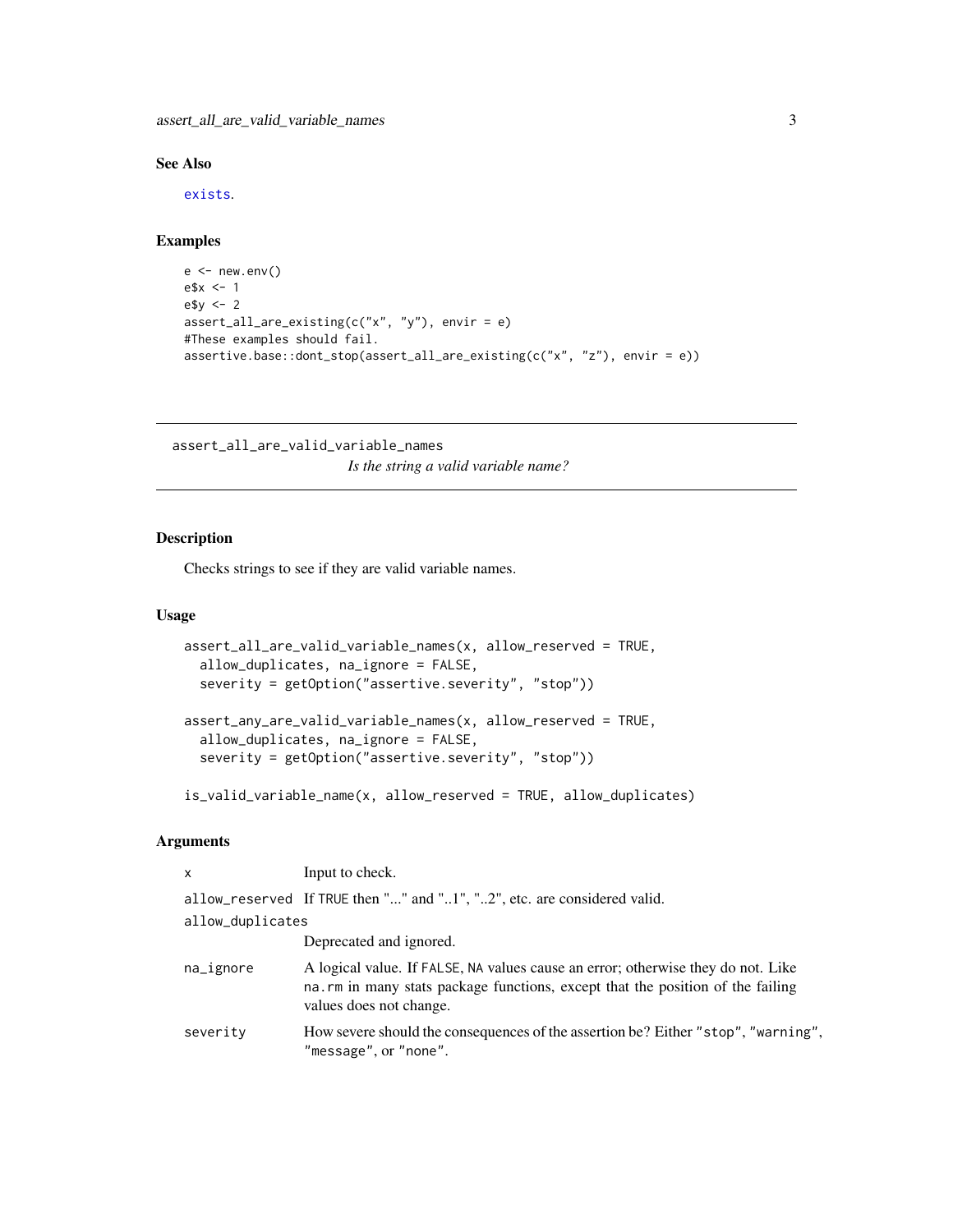<span id="page-3-0"></span>The assert\_ $\star$  functions return nothing but throw an error if the corresponding is\_ $\star$  function returns FALSE.

# References

<http://4dpiecharts.com/2011/07/04/testing-for-valid-variable-names/>

#### See Also

[make.names](#page-0-0).

#### Examples

```
make_random_string <- function(n)
{
  paste0(sample(letters, n, replace = TRUE), collapse = "")
}
long <- c(make_random_string(10000), make_random_string(10001))
x \leq c("x", "y_y0.Y", "."," x y", "...", "...", "...]unname(is_valid_variable_name(x))
unname(is_valid_variable_name(x, allow_reserved = FALSE))
#These examples should fail.
assertive.base::dont_stop(
  assert_all_are_valid_variable_names(c("...", "..1"), allow_reserved = FALSE)
\mathcal{L}
```
assert\_has\_arg *Does the current call have an argument?*

#### Description

Checks to see if the current call has an argument with the name given in the input.

### Usage

```
assert\_has\_arg(x, fn = sys.function(sys.parent()),
  severity = getOption("assertive.severity", "stop"))
```
has\_arg(x, fn = sys.function(sys.parent()))

has\_arg\_(x, fn = sys.function(sys.parent()))

|          | Argument to check.                                                                                         |
|----------|------------------------------------------------------------------------------------------------------------|
| fn       | Function to find the argument in.                                                                          |
| severity | How severe should the consequences of the assertion be? Either "stop", "warning",<br>"message", or "none". |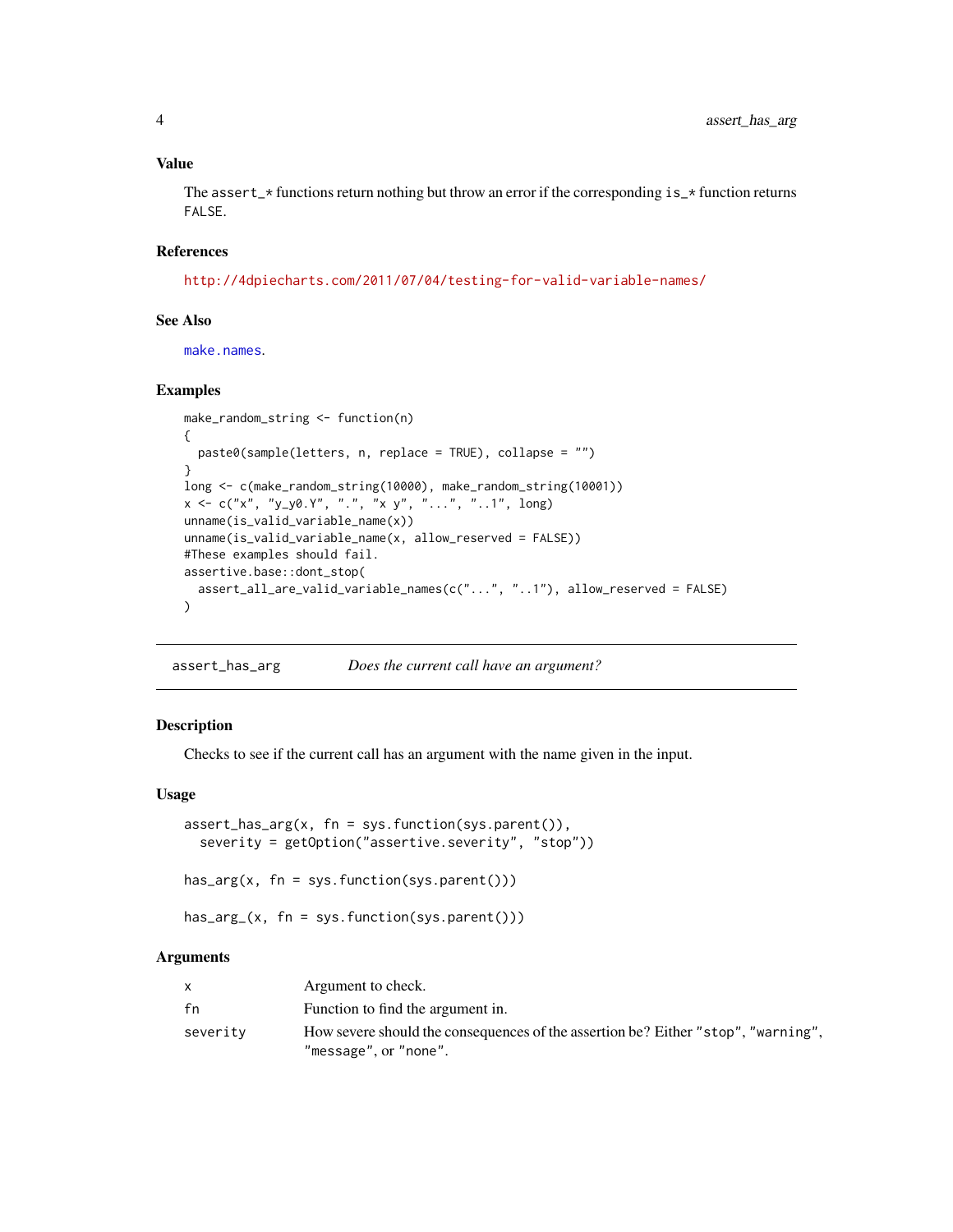<span id="page-4-0"></span>has\_arg reimplements [hasArg](#page-0-0), letting you choose the function to search in, and providing more information on failure.

### Note

has\_arg is for interactive use and takes an unquoted argument name; has\_arg\_ is for programmatic use and takes a string naming a argument.

#### See Also

[hasArg](#page-0-0).

# Examples

```
has_arg(x, mean.default)
has_arg(y, mean.default)
f \leftarrow function(...) has_arg(z)
f(z = 123)f(123)
```
assert\_is\_binding\_locked

*Is the binding of a variable locked?*

#### Description

Check to see if the binding of a variable is locked (that is, it has been made read-only).

#### Usage

```
assert_is_binding_locked(x, severity = getOption("assertive.severity",
  "stop"))
```

```
is_binding_locked(x, env = if (is_scalar(e <- find(.xname)))
  as.environment(e) else parent.frame(), .xname = get_name_in_parent(x))
```

| X        | Input to check. (Unlike binding Islocked, you can pass the variable itself,<br>rather than a string naming that variable.) |
|----------|----------------------------------------------------------------------------------------------------------------------------|
| severity | How severe should the consequences of the assertion be? Either "stop", "warning",<br>"message", or "none".                 |
| env      | Environment to check where binding had been locked.                                                                        |
| .xname   | Not intended to be used directly.                                                                                          |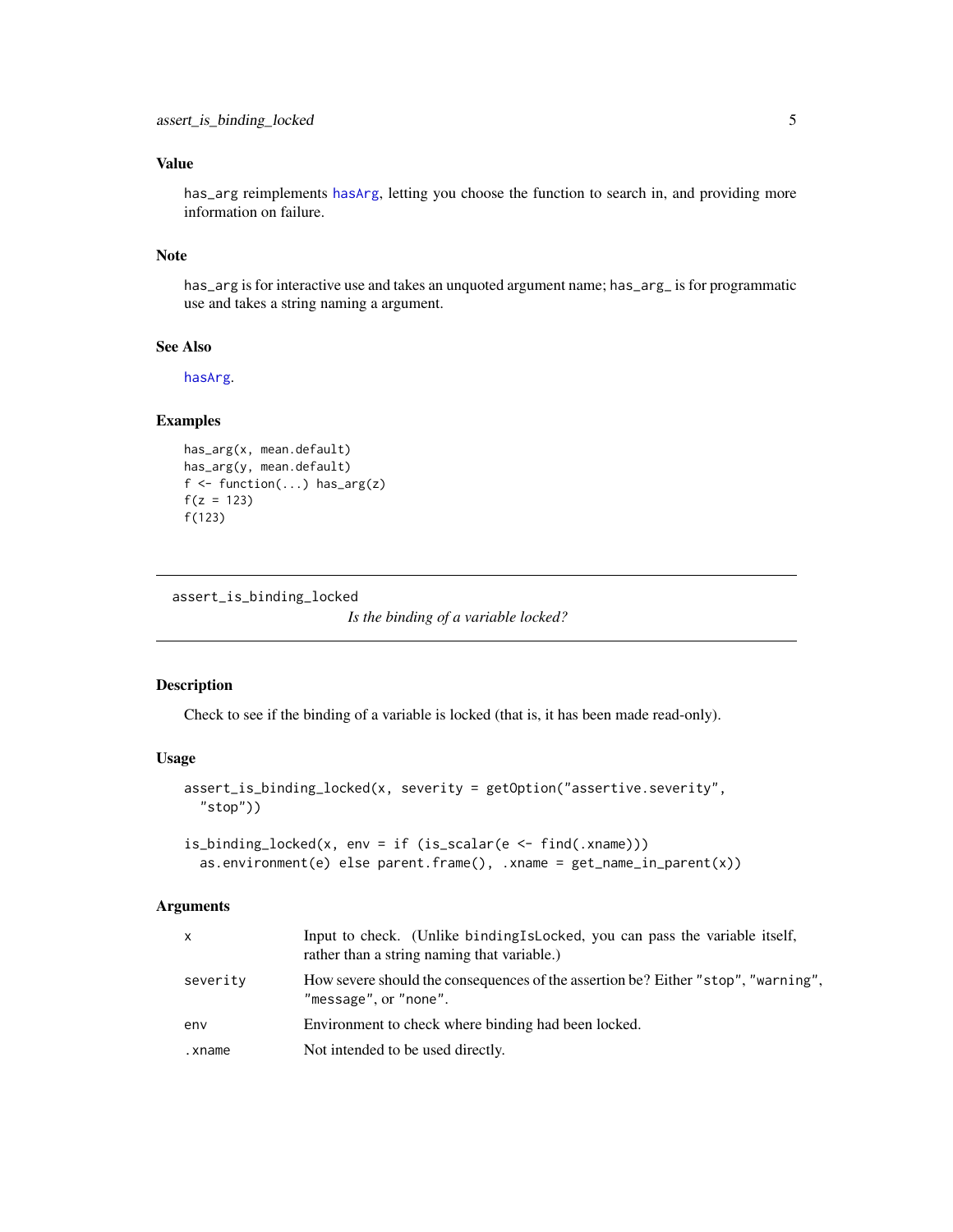<span id="page-5-0"></span>TRUE or FALSE, depending upon whether or not the binding is locked in the specified environment. assert\_is\_binding\_locked returns nothing but throws an error if the corresponding is\_\* function returns FALSE.

# Note

The environment is guessed as follows: The name of  $x$  is determined via get\_name\_in\_parent. Then find is called,

## See Also

[bindingIsLocked](#page-0-0), which this wraps, [find](#page-0-0) for how the environment is guessed. If this returns a single environment, that is used. Otherwise the parent environment is used (as determined with [parent.frame](#page-0-0)).

# Examples

```
is_binding_locked(a_non_existent_variable)
e < - new.env()
e$x <- 1:10
is_binding_locked(x, e)
lockBinding("x", e)
is_binding_locked(x, e)
unlockBinding("x", e)
is_binding_locked(x, e)
```
assert\_is\_debugged *Is the input function being debugged?*

# Description

Checks to see if the input DLL (a.k.a. shared object) is loaded.

#### Usage

```
assert_is_debugged(x, severity = getOption("assertive.severity", "stop"))
```

```
isdebugged(x, .xname = get_name_in\_parent(x))
```

|          | Input to check.                                                                                            |
|----------|------------------------------------------------------------------------------------------------------------|
| severity | How severe should the consequences of the assertion be? Either "stop", "warning",<br>"message", or "none". |
| .xname   | Not intended to be used directly.                                                                          |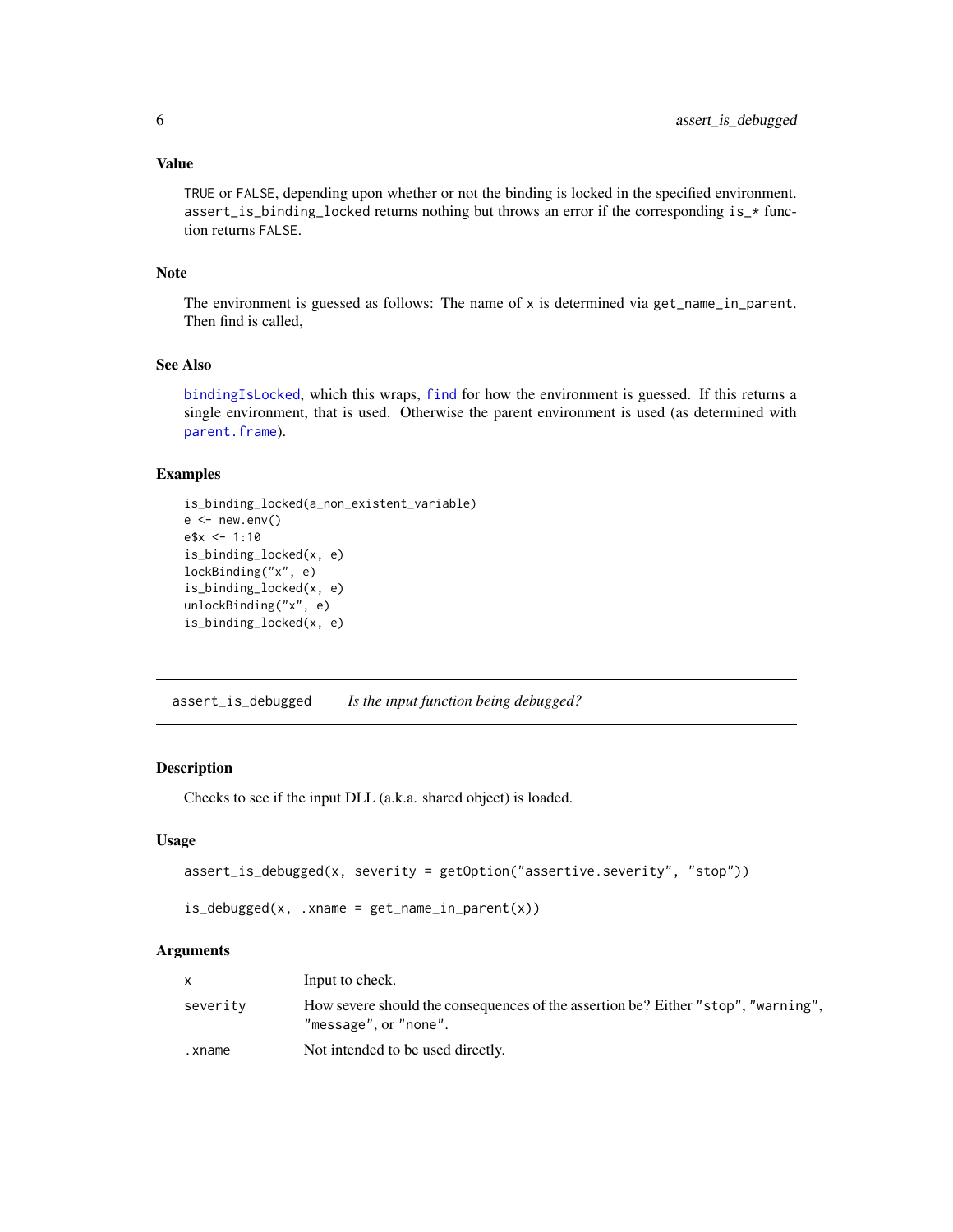<span id="page-6-0"></span>is\_debugged wraps [isdebugged](#page-0-0), providing more information on failure. assert\_is\_debugged returns nothing but throws an error if is\_debugged returns FALSE.

# See Also

[isdebugged](#page-0-0).

assert\_is\_if\_condition

*Is suitable to be used as an if condition*

# Description

Is suitable to be used as an if condition

#### Usage

```
assert_is_if_condition(x, severity = getOption("assertive.severity",
  "stop"))
```
is\_if\_condition(x, .xname = get\_name\_in\_parent(x))

#### Arguments

|          | Input to check.                                                                                            |
|----------|------------------------------------------------------------------------------------------------------------|
| severity | How severe should the consequences of the assertion be? Either "stop", "warning",<br>"message", or "none". |
| .xname   | Not intended to be used directly.                                                                          |

#### Value

is\_if\_condition returns TRUE if the input is scalar TRUE or FALSE.

#### Note

if will try to do the right thing if you pass it a number or a string, but this function assumes you want to do the right thing and pass either TRUE or FALSE, maybe with some attributes.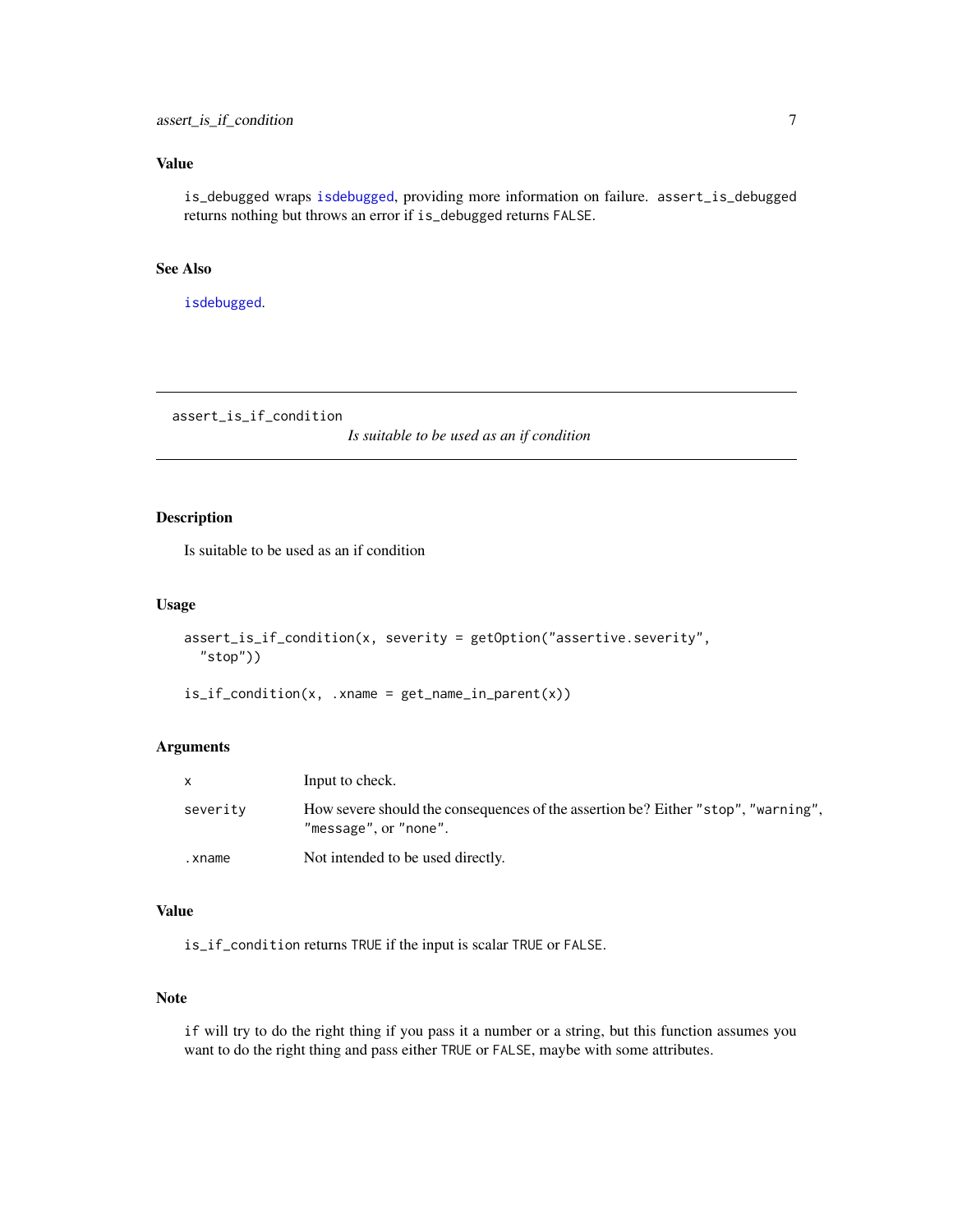### Examples

```
is_if_condition(TRUE)
is_if_condition(FALSE)
is_if_condition(NA)
is_if_condition(c(TRUE, FALSE))
is_if_condition("the truth")
# You can pass a number as a logical condition, but you shouldn't,
# so the next line returns FALSE.
is_if_condition(1)
assertive.base::dont_stop(assert_is_if_condition(raw(1)))
```
assert\_is\_loaded *Is the input a symbol in a loaded DLL?*

# Description

Checks to see if the input DLL (a.k.a. shared object) is loaded.

# Usage

```
assert_is_loaded(x, severity = getOption("assertive.severity", "stop"))
```

```
is\_loaded(x, PACKAGE = "", type = c("", "C", "Fortran", "Call","External"), .xname = get_name_in_parent(x))
```
# Arguments

| How severe should the consequences of the assertion be? Either "stop", "warning",<br>severity<br>"message", or "none".               |  |
|--------------------------------------------------------------------------------------------------------------------------------------|--|
| A string naming an R package to restrict the search to, or "" to check all pack-<br><b>PACKAGE</b><br>ages. Passed to is . loaded.   |  |
| A string naming the type of external code call to restrict the search to, or "" to<br>type<br>check all type. Passed to is . loaded. |  |
| Not intended to be used directly.<br>.xname                                                                                          |  |

# Value

is\_loaded wraps [is.loaded](#page-0-0), providing more information on failure. assert\_is\_loaded returns nothing but throws an error if is\_loaded returns FALSE.

# See Also

[is.loaded](#page-0-0).

<span id="page-7-0"></span>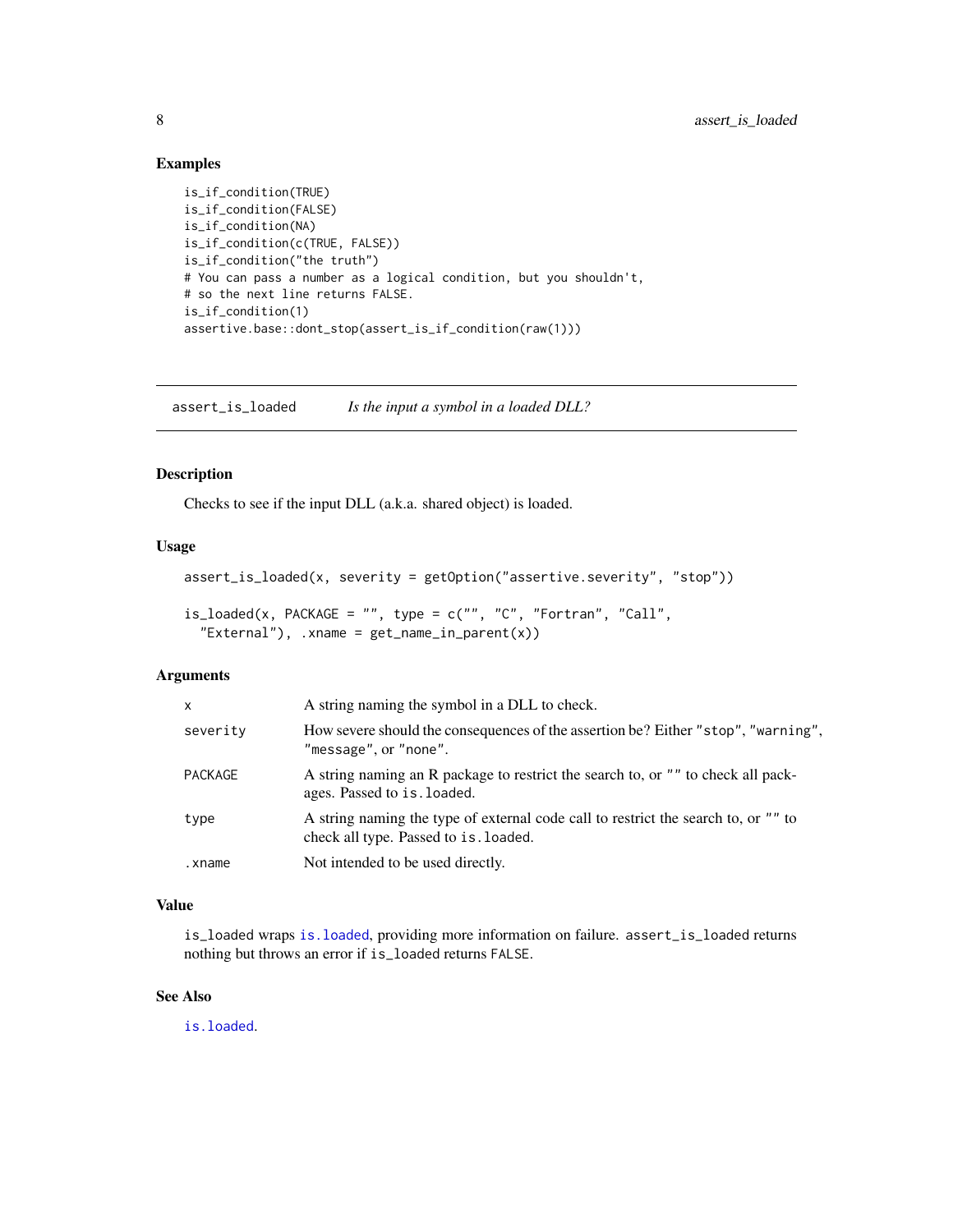<span id="page-8-0"></span>assert\_is\_valid\_r\_code

*Is the input valid R code?*

# Description

Check to see if the input is a valid (parseable) R code.

# Usage

```
assert_is_valid_r_code(x, severity = getOption("assertive.severity",
  "stop"))
```

```
is\_valid\_r\_code(x, .xname = get\_name_in\_parent(x))
```
# Arguments

| X        | Input to check.                                                                                            |
|----------|------------------------------------------------------------------------------------------------------------|
| severity | How severe should the consequences of the assertion be? Either "stop", "warning",<br>"message", or "none". |
| .xname   | Not intended to be used directly.                                                                          |

#### Value

TRUE if the input string is valid R code.

# See Also

[parse](#page-0-0)

# Examples

```
is\_valid\_r\_code("x <- 1 + sqrt(pi)")is_valid_r_code("x <- ")
is_valid_r_code("<- 1 + sqrt(pi)")
```
is\_error\_free *Does the code run without throwing an error?*

# Description

Call the code inside a try block and report if an error was thrown.

# Usage

is\_error\_free(x)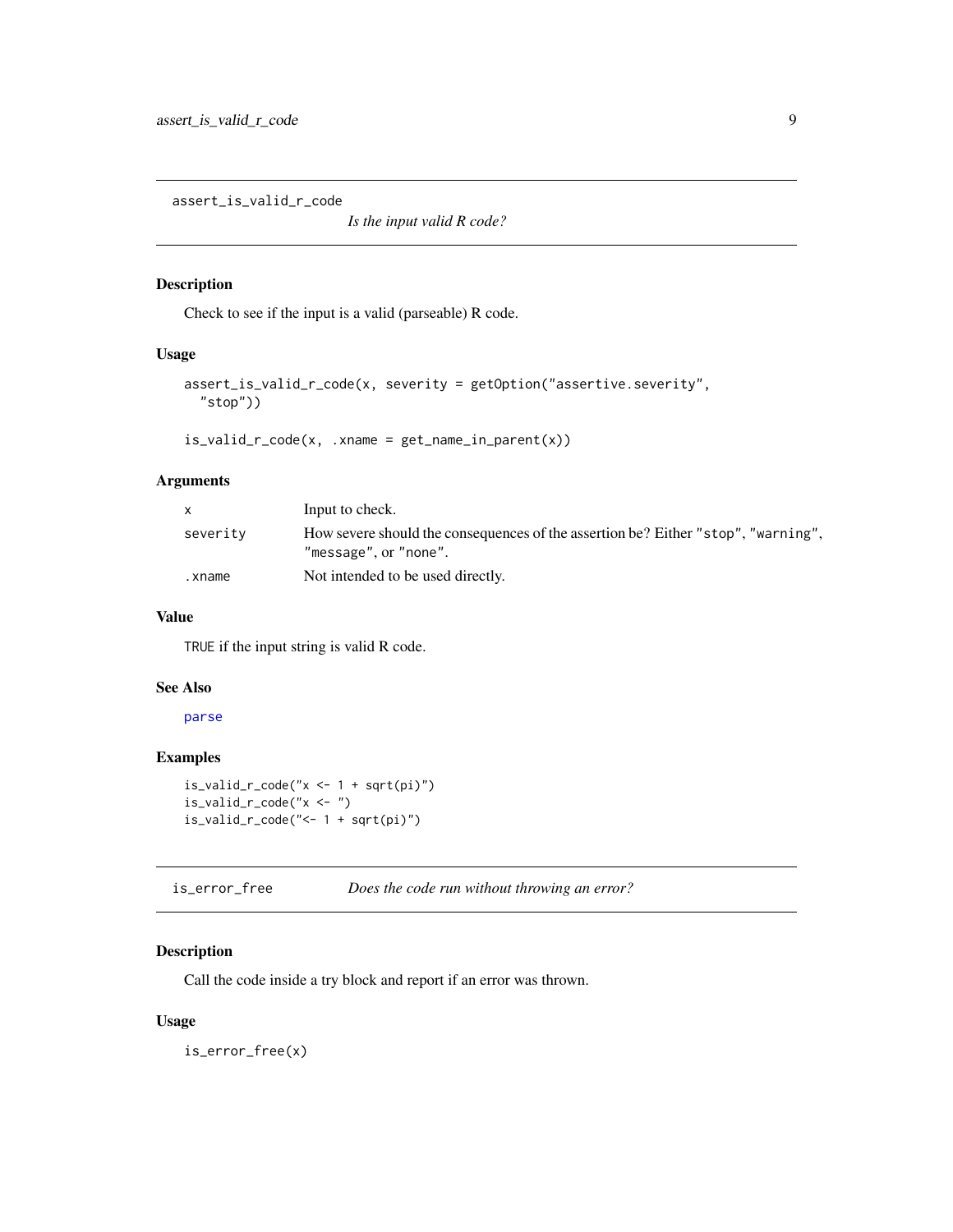# Arguments

x Code to check.

# Value

TRUE if the code runs without throwing an error. The result of running the code is contained in an attribute named "result".

# Note

Note that this has the side effect of running the code contained in x.